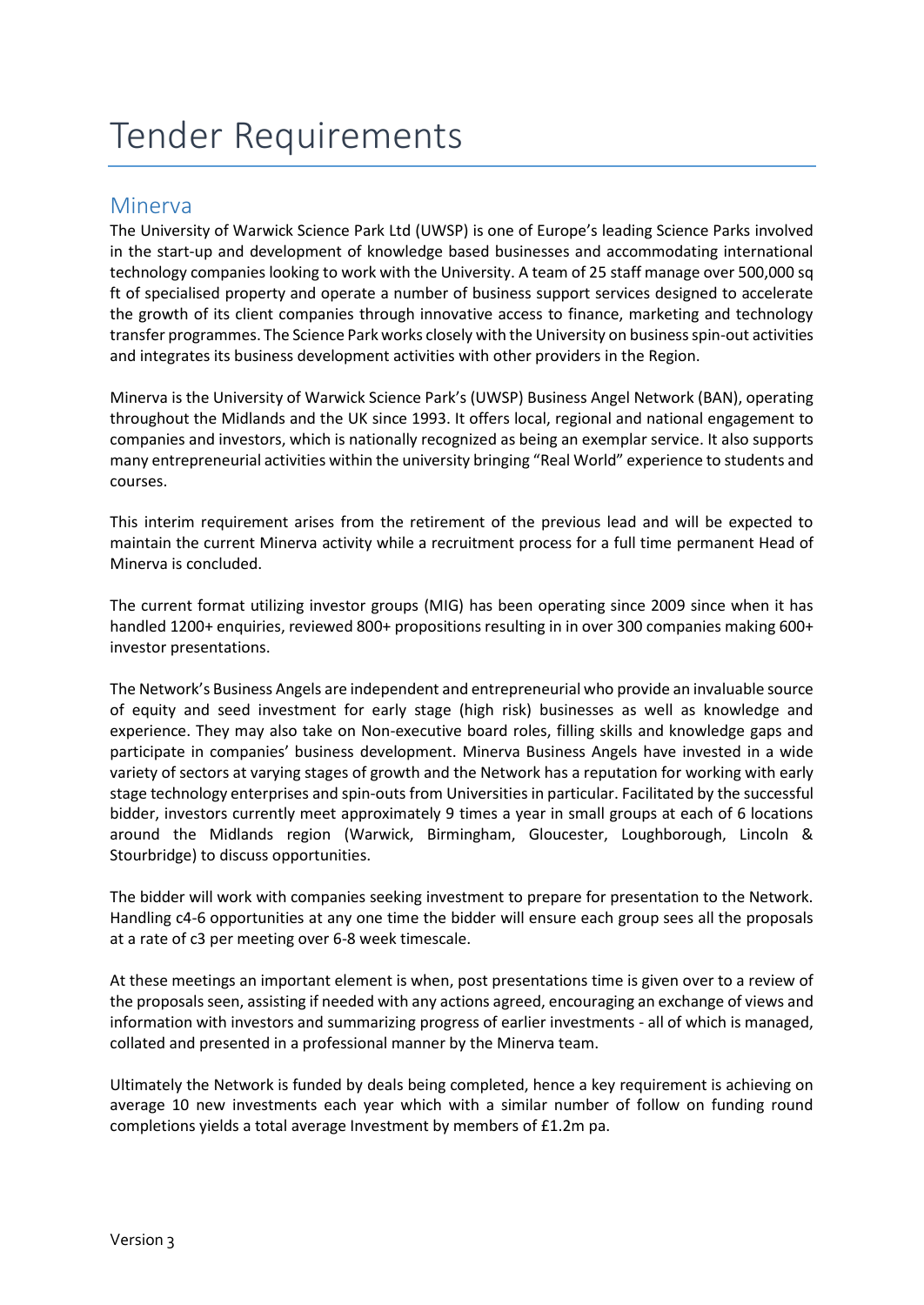Minerva operates as an FCA exempt activity, therefore it is essentially that the bidder understands and is comfortable with operating within a heavily regulated and governance led sector to ensure all activities remain exempt.

# Specific Service Requirements (SSR)

Deliver the entire service on behalf of UWSP, including liaising with the UWSP administration team, to maintain the current Minerva delivery:-

- 1. To review and curate application companies for suitability to present at MIGs.
- 2. Work with investors, promoting current ones to invest and recruiting new ones.
- 3. Manage all aspects of the MIG meetings including:
	- a. Scheduling
	- b. Promotion
	- c. Working with selected companies for presentation
	- d. Identify new groups to add or replace poorly performing MIGS
- 4. Maximise income from deals being completed, sponsorship or other sources as identified.

# Minimum performance Requirements

- 1. Operate five MIG meetings per month (excluding holiday periods)
- 2. Review at least 10 companies per month
- 3. Bring at least 3 presentations per month to the MIG meetings
- 4. Close on average one funding per month either new or follow on
- 5. 2 new investors recruited per month

# Essential capabilities / track record

- 1. Familiar with and known to the Angel investing community in the Midlands
- 2. Previous experience at operating similar engagement networks
- 3. Fully conversant with equity funding
- 4. Knowledge of and ability to build relationships and deal flows with UKBAA, other Angel groups, and other appropriate co-investing bodies
- 5. Close links with Midlands region Universities, Business Schools and Entrepreneurship centres
- 6. Proven coach/mentor capacity
- 7. Ability to staff seamlessly regardless of leave/illness/etc.
- 8. Familiar with operating within a regulated environment.

#### Tender Response

The questionnaire in Appendix A should be completed ensuring that an inclusive monthly cost (ex.VAT) for the following has been provided.-

- 1. Detailed description of provision to meet the SSR for an initial period of September  $31<sup>st</sup>$ December 2017.
- 2. Description of provision to meet the SSR on a month by month basis from January  $1^{st}$  2018.
- 3. A monthly fee and basis of service to perform a handover and transfer of activity to the appointed Head of Service in early 2018.

Tender award will be via a Purchase Order with UWSPs standard T&Cs (available on request).

## Tender Evaluation Process

There are two stages to this procurement.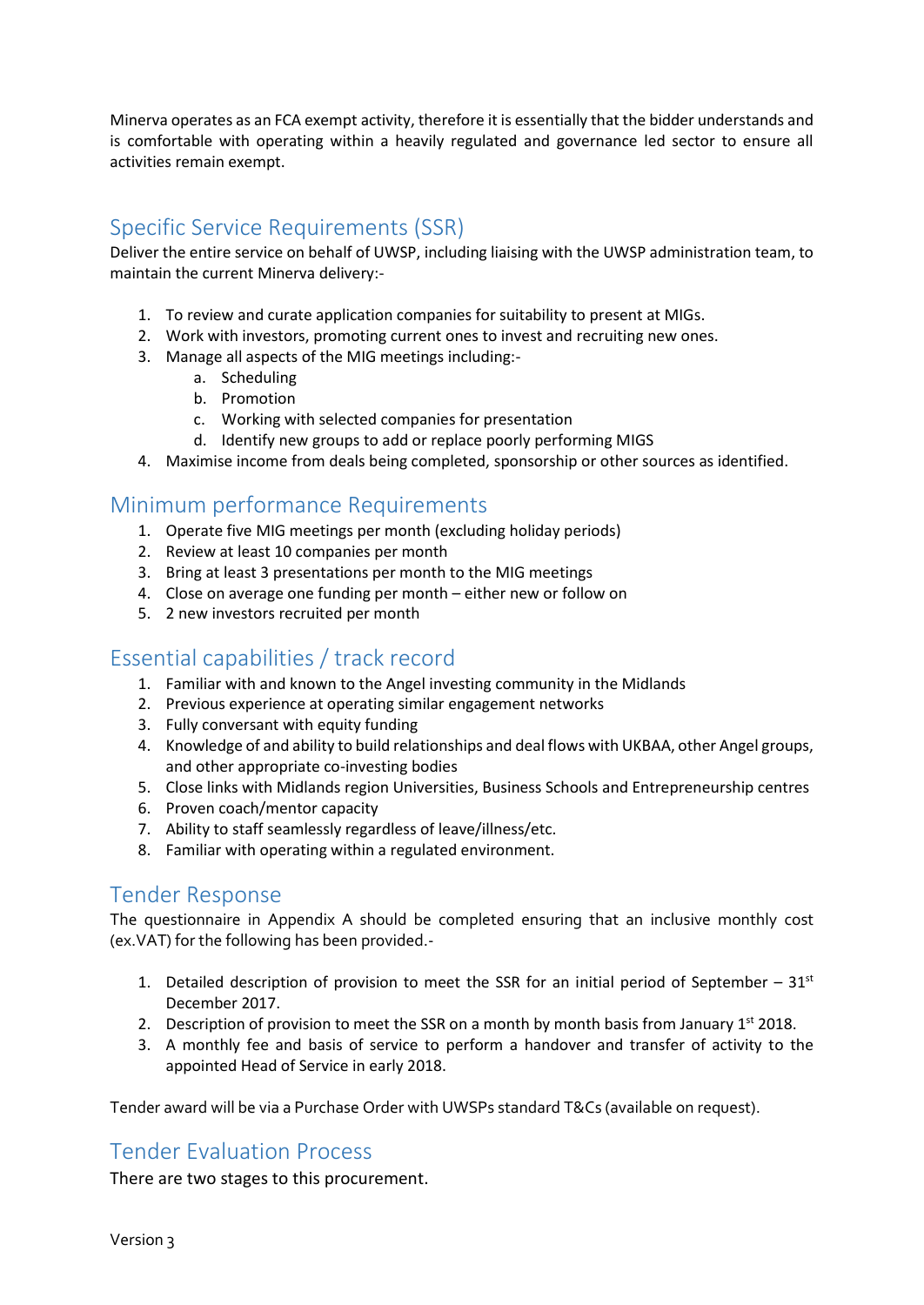

Applicants should refer to the service description contained in the SSR section for further detail on the requirements.

Applicants should answer the questionnaire in Appendix A as accurately and concisely as possible.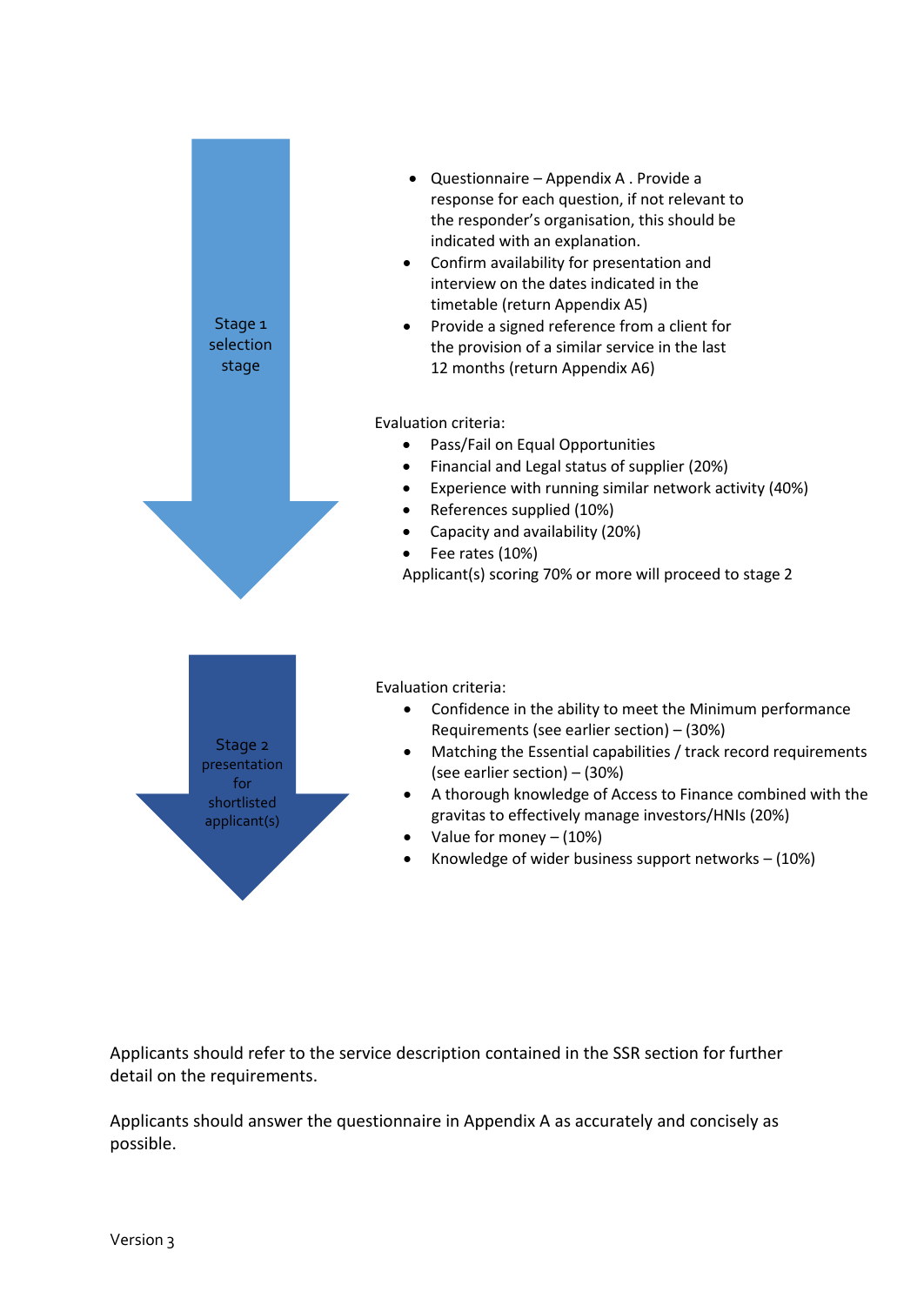Failure to provide the required information, make a satisfactory response to any question or supply documentation referred to in responses, within the specified timescale, may mean that applicants will not be invited to participate further.

Completed documents should be submitted by 24th August to [minervaprocure@uwsp.co.uk](mailto:minervaprocure@uwsp.co.uk)

#### **Stage 1 Selection stage - Evaluation criteria:**

| <b>Scoring criteria</b> |                                                                                                                                                                                                                                                                      |  |
|-------------------------|----------------------------------------------------------------------------------------------------------------------------------------------------------------------------------------------------------------------------------------------------------------------|--|
| 4                       | Meets minimum requirements and adds significant benefits:<br>UWSP have no concerns regarding the financial and legal status<br>Excellent relevant experience with client base<br>Superb references<br>Available at short notice and offers flexible delivery options |  |
| 3                       | Meets minimum requirements and adds some additional benefits<br>UWSP have no concerns regarding the financial and legal status<br>Good relevant experience with client base<br>Good references<br>Good flexible delivery options                                     |  |
| $\overline{2}$          | Meets minimum requirements<br>UWSP have no concerns regarding the financial and legal status<br>Satisfactory relevant experience with client base<br>Satisfactory references<br>Satisfactory delivery options                                                        |  |
| $\mathbf{1}$            | Standard below minimum requirements - some reservations                                                                                                                                                                                                              |  |
| 0                       | No response provided                                                                                                                                                                                                                                                 |  |

# **Stage 2 Presentation and Interview - Evaluation criteria for each applicant will consider:**

| <b>Scoring criteria</b> |                                                                                       |  |
|-------------------------|---------------------------------------------------------------------------------------|--|
| 4                       | Provision of a high level of detail and key information which has allowed a thorough  |  |
|                         | and extensive assessment;                                                             |  |
|                         | All information is specific and relevant and very well thought out;                   |  |
|                         | All of the issues raised by UWSP have been considered or addressed to a very good     |  |
|                         | degree;                                                                               |  |
|                         | The responses exceed all of UWSP's requirements;                                      |  |
|                         | High level of evidence that applicant can exceed requirements with detailed           |  |
|                         | explanations/evidence in support.                                                     |  |
|                         | UWSP has no concerns and has a high level of confidence in the applicant's proposals; |  |
| 3                       | Provision of a good level of detail or key information which has allowed a thorough   |  |
|                         | assessment;                                                                           |  |
|                         | Responses give a detailed, specific and well thought out answer to the question;      |  |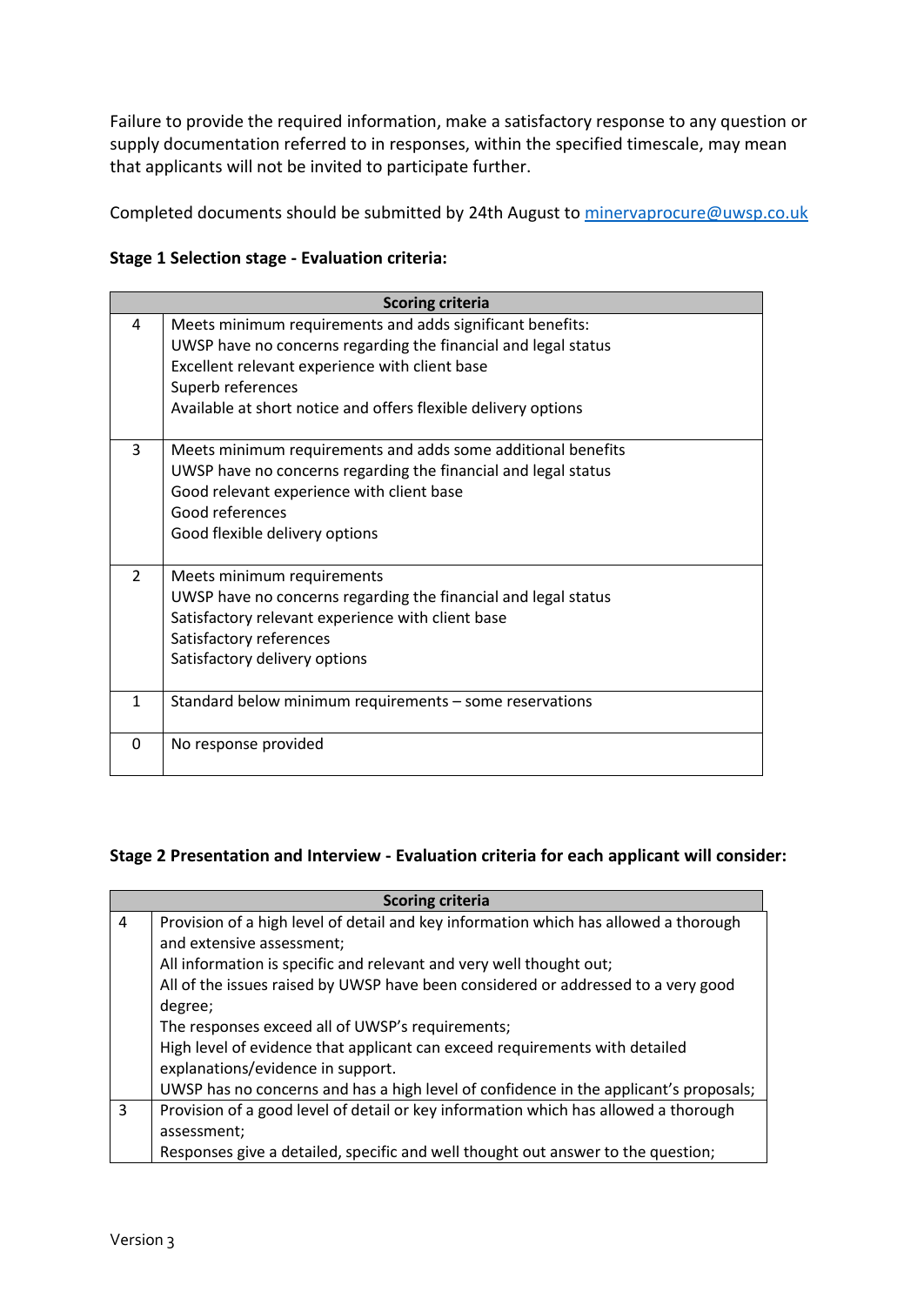|                | All of the issues raised by the UWSP have been considered and addressed to a good     |
|----------------|---------------------------------------------------------------------------------------|
|                | degree;                                                                               |
|                | The responses satisfy all and exceed some of the UWSP's requirements                  |
|                | Appropriate level of evidence provided to indicate that the applicant can satisfy the |
|                | requirement.                                                                          |
|                | UWSP has no concerns and has a good level of confidence in the applicant's proposals  |
| $\overline{2}$ | Provision of a sufficient level of detail or key information which has allowed        |
|                | assessment;                                                                           |
|                | Information is generally specific to the tender;                                      |
|                | Responses answer the questions to an acceptable degree;                               |
|                | All of the issues raised by UWSP have been considered or addressed to a satisfactory  |
|                | degree;                                                                               |
|                | The responses satisfy all of UWSP's requirements;                                     |
|                | There is evidence that the applicant can satisfy the requirement with minor           |
|                | reservations about ability to provide the service.                                    |
|                | UWSP has some minor concerns and has confidence in the applicant's proposals;         |
| $\mathbf{1}$   | Very little information provided or key information omitted;                          |
|                | Responses do not properly answer the questions;                                       |
|                | Very few of the issues raised by UWSP have been considered or addressed, or they      |
|                | have been poorly considered/addressed;                                                |
|                | The responses only satisfy a few of UWSP's requirements;                              |
|                | There is some evidence that the applicant can meet some of the requirement, but       |
|                | limited information and/or significant weaknesses                                     |
|                | UWSP has little confidence in the applicant's proposals.                              |
| 0              | No information provided and/or fundamentally unacceptable;                            |
|                | Responses do not answer the questions;                                                |
|                | Responses do not consider/address the issues raised by UWSP;                          |
|                | The responses do not satisfy any of the requirements;                                 |
|                | Non-Compliant - there is no evidence that the applicant can meet the stated           |
|                | requirements.                                                                         |
|                | UWSP has no confidence in the applicant's proposal;                                   |

#### **Queries about the procurement**

Any queries must be submitted to [minervaprocure@uwsp.co.uk](mailto:%20minervaprocure@uwsp.co.uk) by 17<sup>th</sup> August 2017.

All questions asked and all responses will be published on the UWSP website in an anonymous form.

UWSP does not accept, and will not respond to any verbal requests for clarification/information.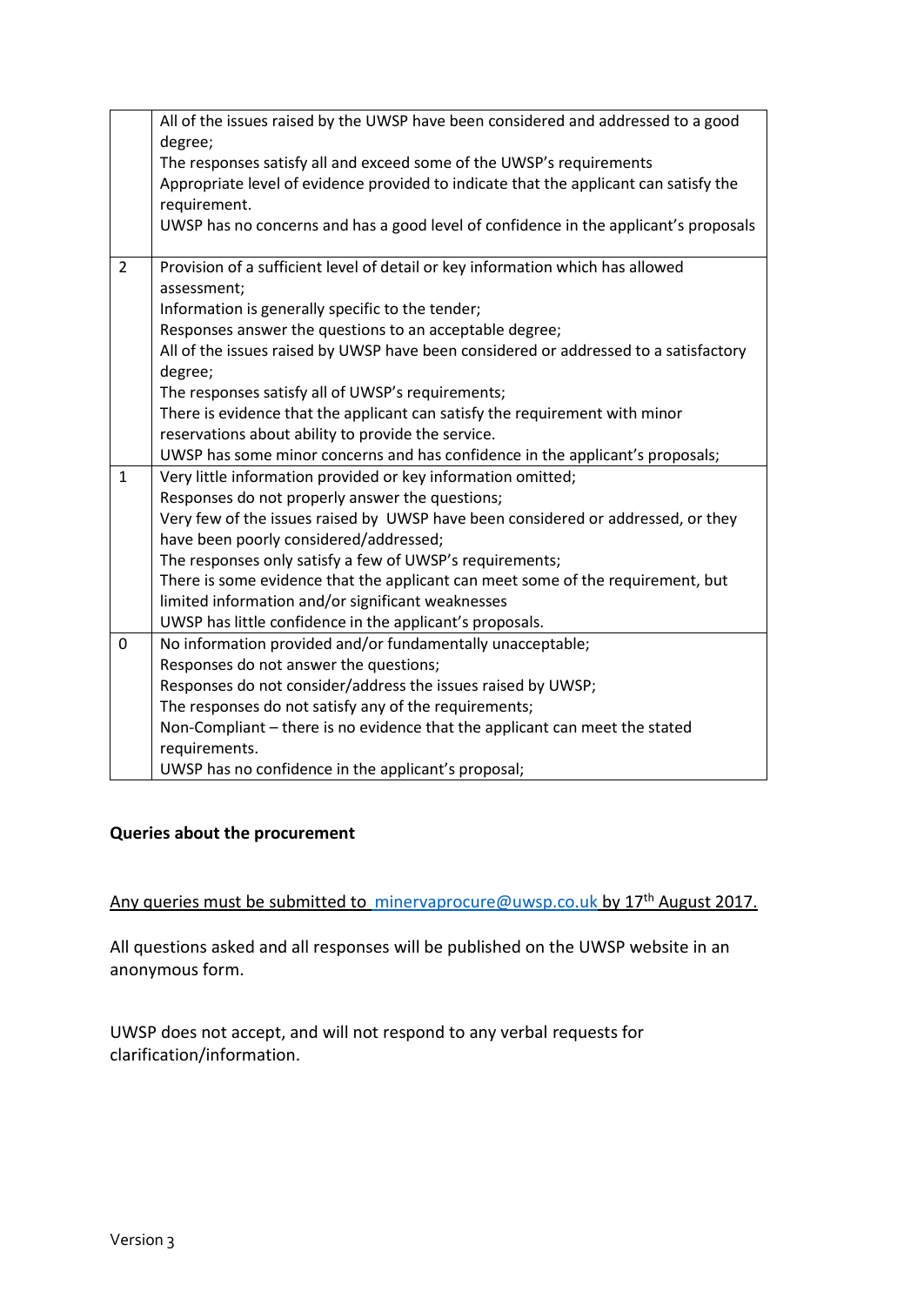#### **Timetable**

Following is an indicative timetable for those wishing to apply to join the pool:

| Advertise on website                                                                              | 7 <sup>th</sup> August 2017     |
|---------------------------------------------------------------------------------------------------|---------------------------------|
| Final date for queries                                                                            | 17 <sup>th</sup> August 2017    |
| Closing date for submissions of<br>applications                                                   | 24 <sup>th</sup> August 2017    |
| Applicants informed of outcome and<br>further details for<br>presentation/interview sent          | $31st$ August 2017              |
| Presentation/interview dates for<br>potential stage 2 applicants (Venture<br>Centre, 9.00 - 5.00) | 5 <sup>th</sup> September 2017  |
| Applicants informed of outcome and<br>notification of successful delivery panel                   | 8 <sup>th</sup> September 2017  |
| Delivery to commence                                                                              | 18 <sup>th</sup> September 2017 |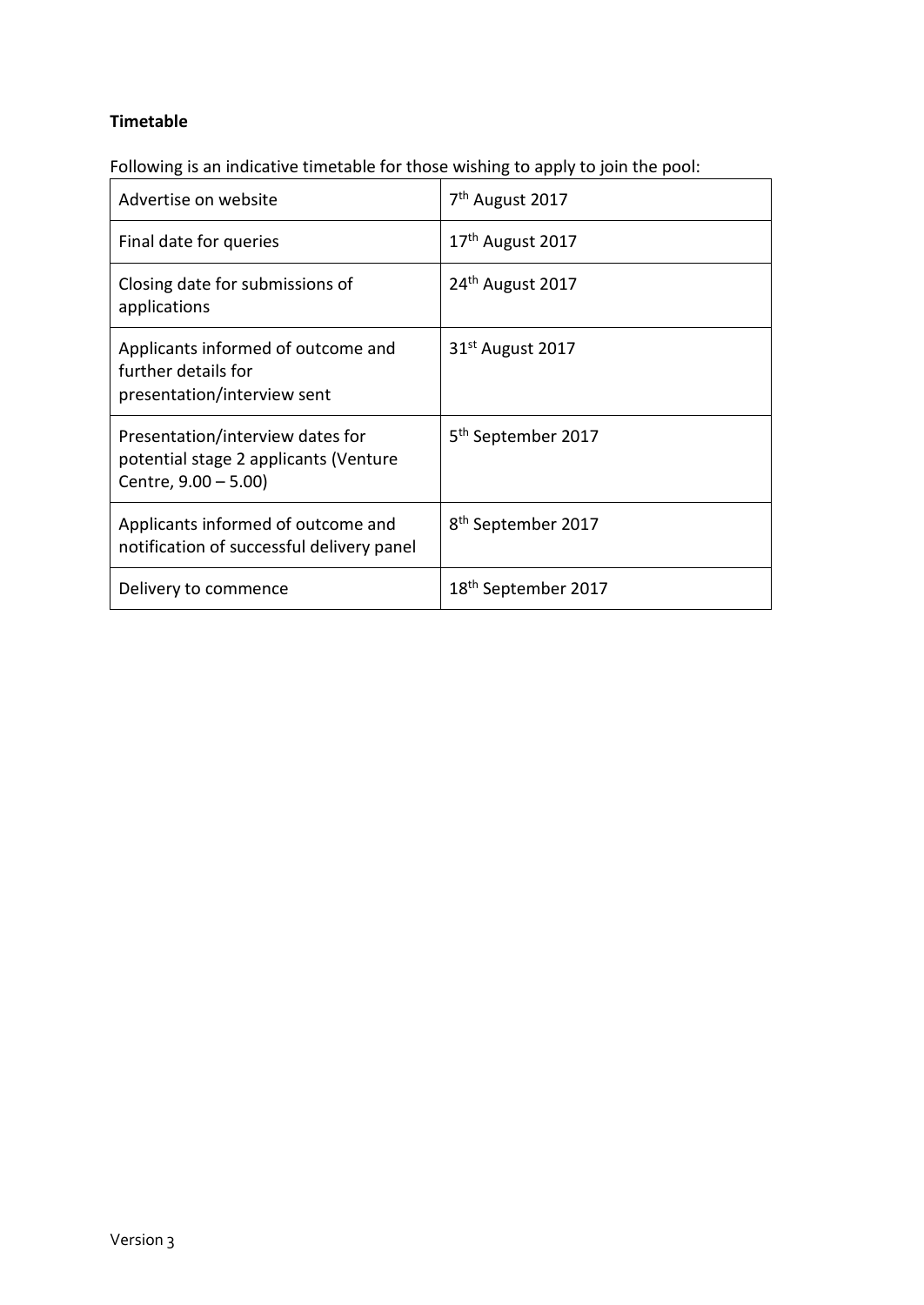# Appendix A - Questionnaire

# **A1. Business details**

| Name of the organisation (or individual) in        |  |
|----------------------------------------------------|--|
| whose name the contract would be agreed:           |  |
| Principal contact name:                            |  |
| Contact address:                                   |  |
|                                                    |  |
| Telephone number:                                  |  |
| Mobile number:                                     |  |
| E-mail address:                                    |  |
| Company Registration number:                       |  |
| Date of Registration:                              |  |
| Registered address if different from the<br>above: |  |
| VAT Registration number:                           |  |
| Website address:                                   |  |
| Sole trader or partnership: HMRC UTR               |  |
| Does the business offer any additional             |  |
| services which may be appropriate to the           |  |
| client base:                                       |  |

# **A2. Financial and legal information**

| What was your turnover in the last two years?                                                                | f for year<br>ended $././/$ | E for year<br>ended $././/$ |
|--------------------------------------------------------------------------------------------------------------|-----------------------------|-----------------------------|
| Has your organisation met its obligations to pay its creditors and staff during<br>the past year?            |                             | Yes / No                    |
| If "No" please explain why not?                                                                              |                             |                             |
| Are there any court actions and/or tribunal hearings outstanding or threatened against your<br>organisation? |                             |                             |
| If Yes, please provide details:                                                                              |                             |                             |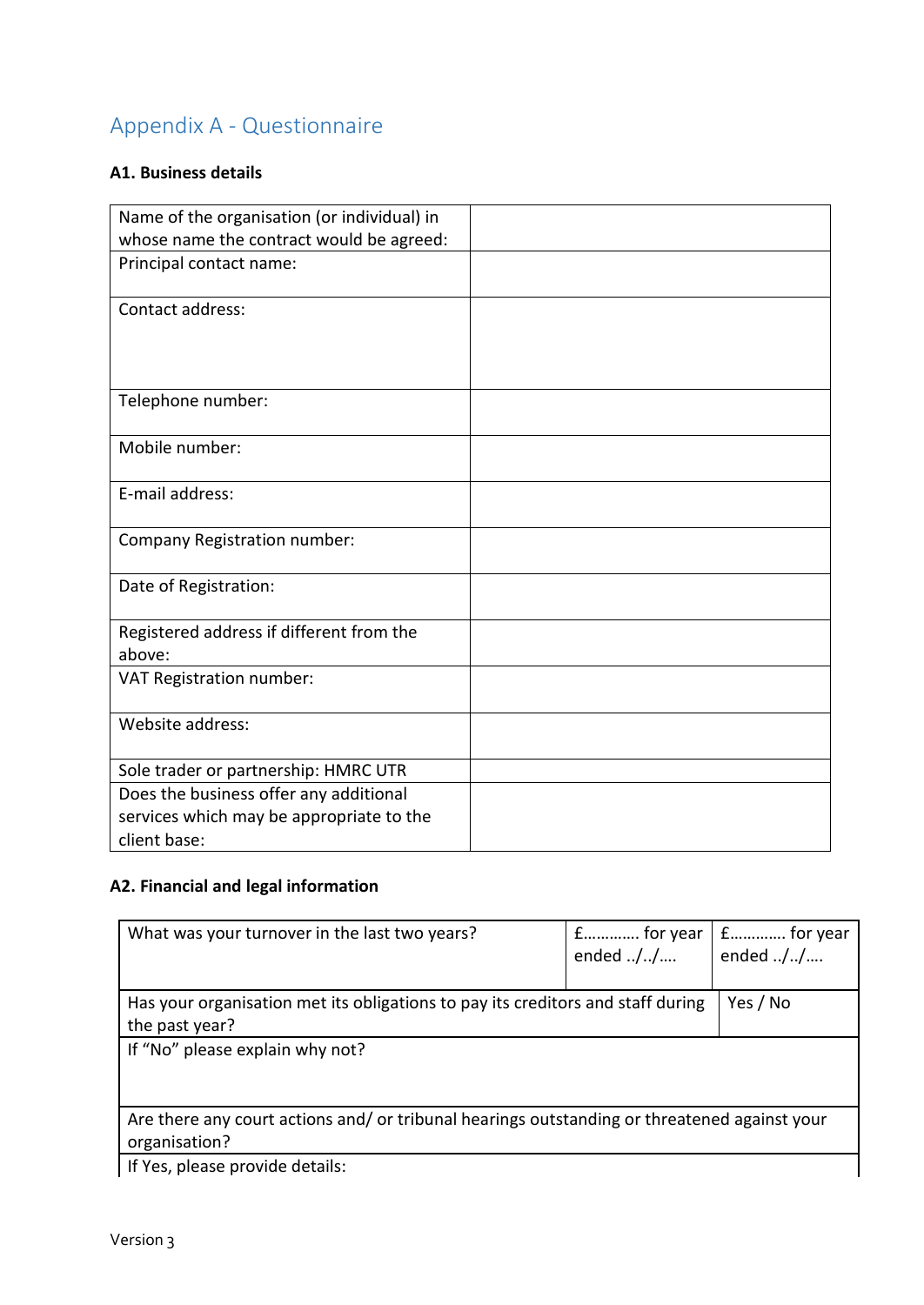Has your organisation been involved in any court action and/ or significant tribunals over the last 3 years?

If Yes, please provide details:

During the last 3 years, has your organisation had a contract terminated, failed to complete a contract to timescales, or had financial penalties imposed as a result of failure to meet deliverables.

If Yes, please provide details:

Please provide details of your organisation's insurance protection. Please note the minimum requirements are:-

- Public Liability £1,000,000
- Employers Liability(if applicable)£5,000,000
- Professional Indemnity £500,000

If you do not currently have these levels of cover, successful applicants will need to evidence adequate cover before commencing service provision.

| Type                   | Policy number | Insurer | Expiry date | Limit $(f)$ |
|------------------------|---------------|---------|-------------|-------------|
| Employer's liability   |               |         |             |             |
| Professional indemnity |               |         |             |             |
| Public liability       |               |         |             |             |

#### **A3. Equal Opportunities**

| (Pass/Fail question – applicant must answer 'yes' to pass)                        |          |
|-----------------------------------------------------------------------------------|----------|
| Can you confirm that your organisation fully complies with the Equality Act 2010? | Yes / No |
|                                                                                   |          |
|                                                                                   |          |

#### **A4. Pricing Schedule**

Pass/Fail question; it is mandatory to complete the table below. Fees are also scored, with a weighting of 10%.

The lowest cost bid will be given the maximum percentage weighting for the cost element (10). All other bids will then be compared against the lowest cost bid on a pro-rata basis. The formula that will be used to do the comparison is: price 10% x (lowest price/bid price)

This fee element shall include the cost of all labour, equipment, materials and travel within Coventry and Warwickshire. Travel expenses for activities outside Coventry & Warwickshire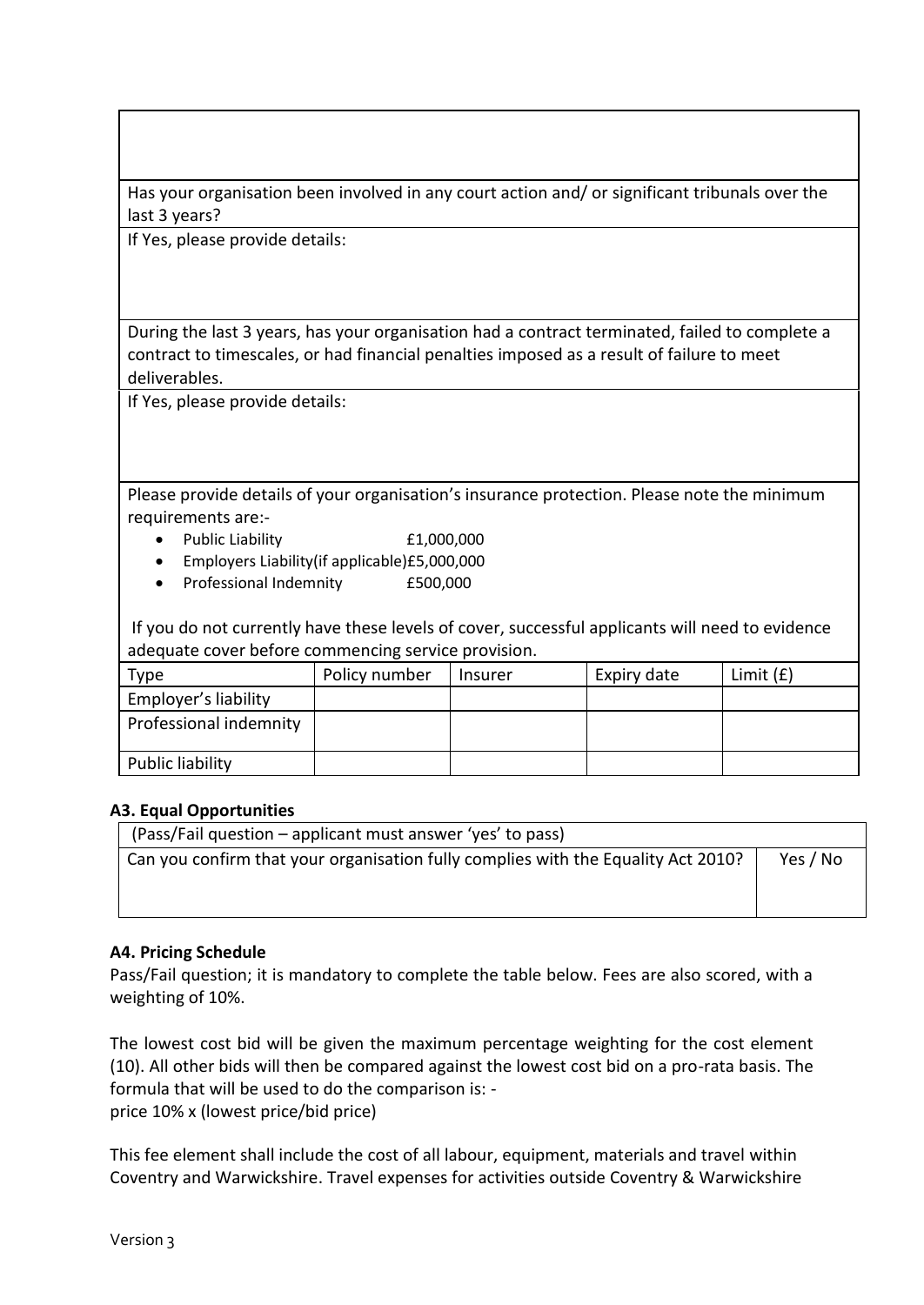will be paid as per the Science Park's standard expenses policy (2<sup>nd</sup> class rail fare / 45p / miles etc.) but ONLY with prior approval.

All Prices submitted must be **exclusive of VAT**

| Service                                                                  | All inclusive Total |
|--------------------------------------------------------------------------|---------------------|
| Provision to meet the SSR for an initial period of September – $31^{st}$ |                     |
| December 2017.                                                           |                     |
|                                                                          |                     |
| Provision to meet the SSR on a month by month basis from January         |                     |
| $1st$ 2018.                                                              |                     |
|                                                                          |                     |
| Monthly fee to perform a handover and transfer of activity to the        |                     |
| appointed Head of Service in early 2018.                                 |                     |
|                                                                          |                     |

Signed ………………………………………………….………..

| Date |  |
|------|--|

#### **A5. Service provision:**

Description of proposed service provision to meet the SSR for an initial period of September to 31st December 2017. **(No more than 500 words).**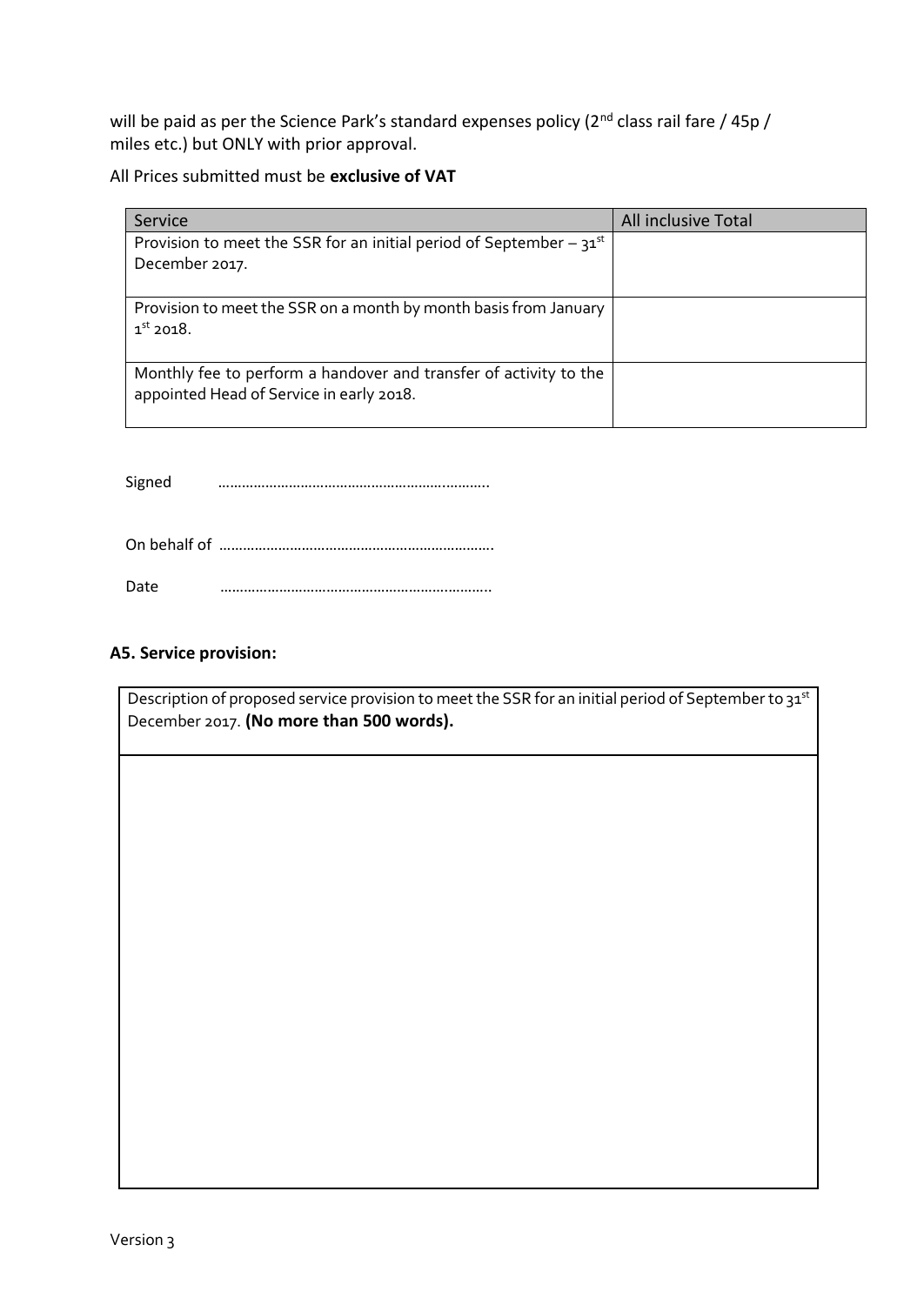Description of proposed service provision to meet the SSR on a month by month basis from January 1<sup>st</sup> 2018. **(No more than 500 words).**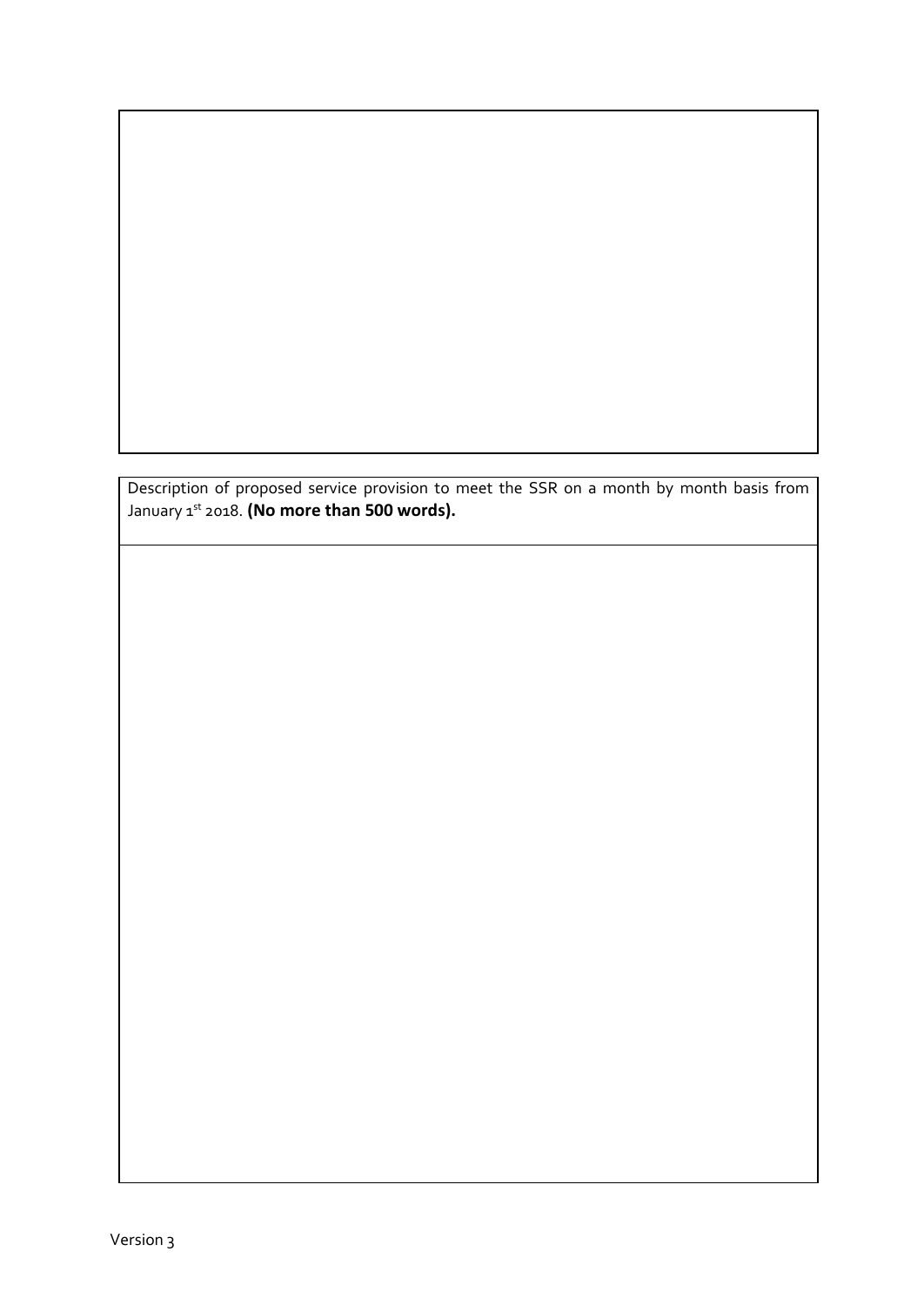A description of the proposed service provision to perform a handover and transfer of activity to the appointed Head of Service in early 2018.

. **(No more than 500 words).**